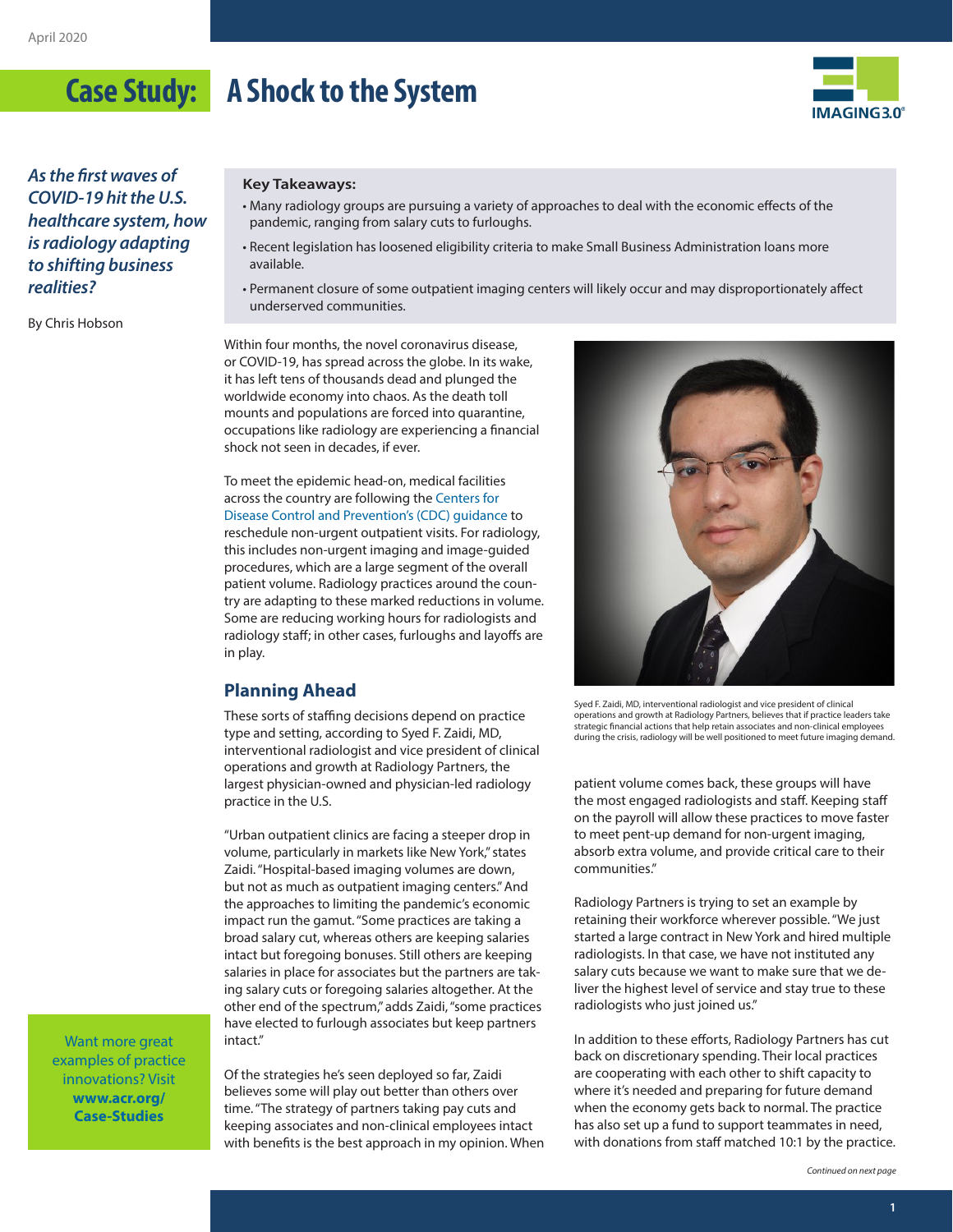## **Case Study: A Shock to the System**



*Continued from previous page*

#### **Bridging the Financial Gap**

Zaidi acknowledges that Radiology Partners is a large, national practice with substantial resources, so their playbook may not apply to other practices. That being said, groups encountering cash flow problems can institute workarounds. For instance, ACR has posted information on its website about how to apply for a [Small](https://www.acr.org/Advocacy-and-Economics/Advocacy-News/Advocacy-News-Issues/In-the-April-4-2020-Issue/SBA-Loan-Programs-for-Radiology-Practices) [Business Administration \(SBA\)](https://www.acr.org/Advocacy-and-Economics/Advocacy-News/Advocacy-News-Issues/In-the-April-4-2020-Issue/SBA-Loan-Programs-for-Radiology-Practices) loan to bridge challenging financial gaps and, perhaps, forestall insolvency. As the ACR webpage states, the Coronavirus Aid, Relief and Economic Security Act (H.R. 748 or the CARES Act) revised the eligibility criteria, allowable uses, and other considerations to make SBA's programs more inclusive, expansive, and useful.

"Having credit line liquidity to support salaries, which can be paid off when volumes come back to normal, is critical," Zaidi notes. "I recommend radiology practices and imaging centers investigate these SBA loans, if they qualify. Such loans can help keep employees stable and avoid furloughs or loss of benefits."

#### **Caring for the Underserved**

As chair of the Population Health Management Committee of ACR's Patient- and Family-Centered Care Commission, Zaidi also sees a population health management (PHM) component to this crisis. Ensuring access to quality care to all citizens regardless of income level is a central tenant of PHM, says Zaidi, and the closure of small and rural outpatient imaging centers could hit underserved communities hard.

"Once some of these practices and centers close up, they might never come back," Zaidi speculates. "The care would shift to hospitals, which could be located far from a given community. In that scenario, uninsured patients and those with high deductibles would have more out-of-pocket costs to bear since, on average, imaging costs are higher in hospital settings than in outpatient imaging clinics. It would become more challenging for patients to obtain appropriate preventive care and basic follow-up, likely resulting in patients presenting with more advanced states of disease."

Breast and lung cancer will become particular challenges, according to Zaidi. "The closure of outpatient access centers combined with the current inability to screen for breast cancer and lung cancer during the crisis will cause more advanced presentations of breast and lung cancer patients in coming years," Zaidi believes, along with other pathologies for which patients have held off accessing care until symptoms were more advanced. "This scenario will cause a further strain on an already distressed system, with community effects of the increased morbidity and mortality."

### **Heading off Financial Challenges**

In addition to impending disruptions to patientcentered care, Zaidi has his eye on another potential issue that, without government intervention, won't go away once the pandemic subsides: a reallocation of payments for evaluation and management (E/M) services. In the 2020 Medicare Physician Fee Schedule Final

Rule, CMS finalized significant changes to E/M services that will result in a major redistribution of payments from specialties to primary care physicians. CMS has estimated the impact (including both professional and technical components) to amount to an 8% pay cut to radiology, while some analysts puts the number closer to 9%. Although the ACR is working to minimize the impact of this new policy, radiologists who do not typically bill for E/M services will likely see their payments reduced in 2021. "This impending change isn't on a lot of radiologists' radars right now, but an E/M reallocation would worsen an already suboptimal situation," says Zaidi.

Rewarding certain physicians for direct patient encounters — interactions that are challenging for many specialists to enact — will only make things harder for radiologists, Zaidi believes. "To fix this, radiologists should ally with other specialists in advocating for the value of specialty care. All of healthcare should be recognized for the value we bring to the table, rather than trying to slice the healthcare dollar selectively." [On](https://www.acr.org/-/media/ACR/Files/Advocacy/AIA/Provider-Letter-BN-EM-Final-(2).pdf)  [the positive side, both RADPAC and ACR are engaged](https://www.acr.org/-/media/ACR/Files/Advocacy/AIA/Provider-Letter-BN-EM-Final-(2).pdf)  [in advocacy efforts to dampen the effects of E/M billing](https://www.acr.org/-/media/ACR/Files/Advocacy/AIA/Provider-Letter-BN-EM-Final-(2).pdf)  [changes, having allied with other specialty societies to](https://www.acr.org/-/media/ACR/Files/Advocacy/AIA/Provider-Letter-BN-EM-Final-(2).pdf)  [counter the reimbursement cuts.](https://www.acr.org/-/media/ACR/Files/Advocacy/AIA/Provider-Letter-BN-EM-Final-(2).pdf)

While the financial picture plays out, Zaidi encourages radiologists to use this time to plan for the future. "Radiology leaders should work with their health systems to plan patient engagement efforts for when outpatient access opens up again." Zaidi advises radiology leaders to work toward building a PHM infrastructure with patient navigator staff to prepare for care coordination efforts. "Plan for ways to work with community leaders to teach patients about, for instance, the importance of preventing lung and breast cancer. We are in the middle of a worldwide pandemic, and the safety of our loved ones is paramount. Nonetheless," concludes Zaidi, "the time for planning ahead to ensure patients get the care they need in the near future is now."

For a full list of COVID-19 resources for radiologists, visit [ACR's COVID-19 page.](https://www.acr.org/Coronavirus-Covid-19-Resources )

ACR 1891 Preston White Drive Reston, VA 20191 703-648-8900 [www.acr.org/Imaging3](http://www.acr.org/Imaging3)

©Copyright 2020 American College of Radiology